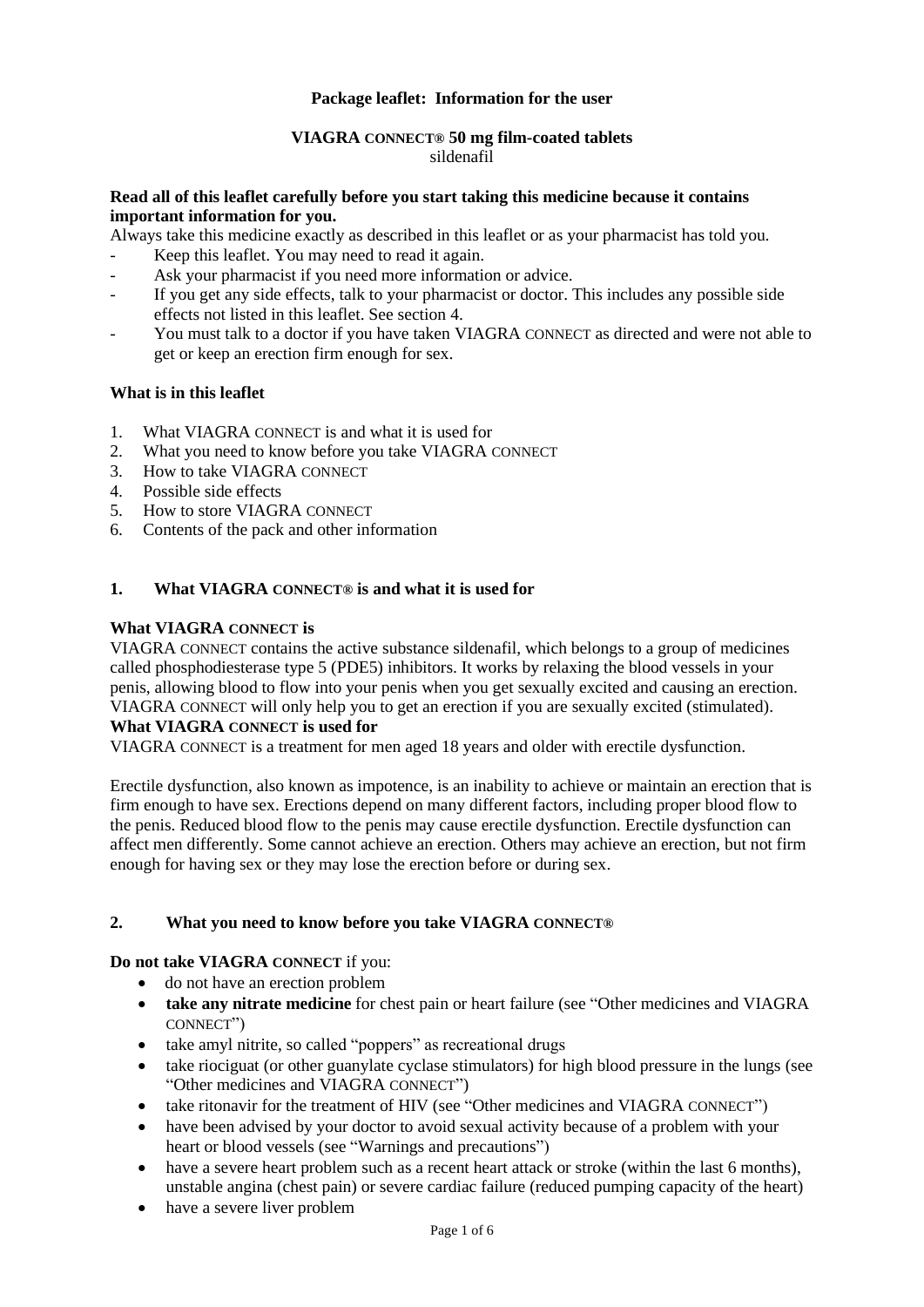- have low blood pressure (below 90/50 mmHg) which can cause symptoms such as tiredness, dizziness, light-headedness, feeling sick, clammy skin, depression, loss of consciousness, or blurry vision
- have ever had severe vision loss because of nerve damage in the eyes, such as non-arteritic anterior ischaemic optic neuropathy (NAION); or have a rare inherited eye disease, such as retinitis pigmentosa (see "Warnings and precautions")
- have a deformed penis
- are a woman
- are under 18 years of age
- are allergic to sildenafil or any of the other ingredients of this medicine (listed in section 6)

### **Warnings and precautions**

You should schedule a health check-up with your doctor as soon as possible within the first 6 months of starting to use VIAGRA CONNECT to ensure that your erection problems are not caused by any serious health condition.

Erectile dysfunction may be an early sign of:

- cardiovascular disease
- diabetes
- high blood pressure
- high cholesterol

Tell your doctor about your problems if you have not already done so.

#### Cardiovascular risk factors

Sexual activity can put a strain on your heart (see "Do not take VIAGRA CONNECT if you" above). Talk to your doctor before taking VIAGRA CONNECT if you:

- get very breathless or feel any pain in the chest with light or moderate activity (e.g. walking briskly for 20 minutes or climbing two flights of stairs). Your doctor may need to check whether your heart can take the additional strain of having sex.
- have a problem with a valve in your heart (valvular heart disease).
- have a disease in which the heart muscle becomes inflamed and does not work as well as it should (cardiomyopathy).
- have an irregular heart beat (arrhythmia).
- you have had surgery to improve blood flow to your heart, or you have high blood pressure which is now adequately treated.
- have high blood pressure that is not controlled.

### Other risk factors:

Talk to your doctor before taking VIAGRA CONNECT if you:

- have ever had an erection that lasted more than 4 hours (priapism). Some conditions can increase the probability of having a persistent erection, such as sickle cell anaemia (an abnormality of red blood cells), leukaemia (cancer of blood cells), or multiple myeloma (cancer of bone marrow). Use of impotence medicines may increase the risk of priapism. Long lasting erection may cause damage to the tissue in the penis and permanent loss of ability to have an erection.
- have a stomach ulcer or a bleeding disorder (such as haemophilia), since VIAGRA CONNECT can affect the aggregation of thrombocytes.
- have previously been diagnosed with mild to moderate liver disease, or severe kidney problems. VIAGRA CONNECT may not be suitable for you, you should consult your doctor before taking VIAGRA CONNECT.
- have ever had severe vision loss because of nerve damage in the eyes or a rare inherited eye disease (see "Do not take VIAGRA CONNECT if you" above). Cases of visual effects have been reported when using sildenafil. If you experience any sudden visual defect you should stop taking VIAGRA CONNECT and contact your doctor immediately.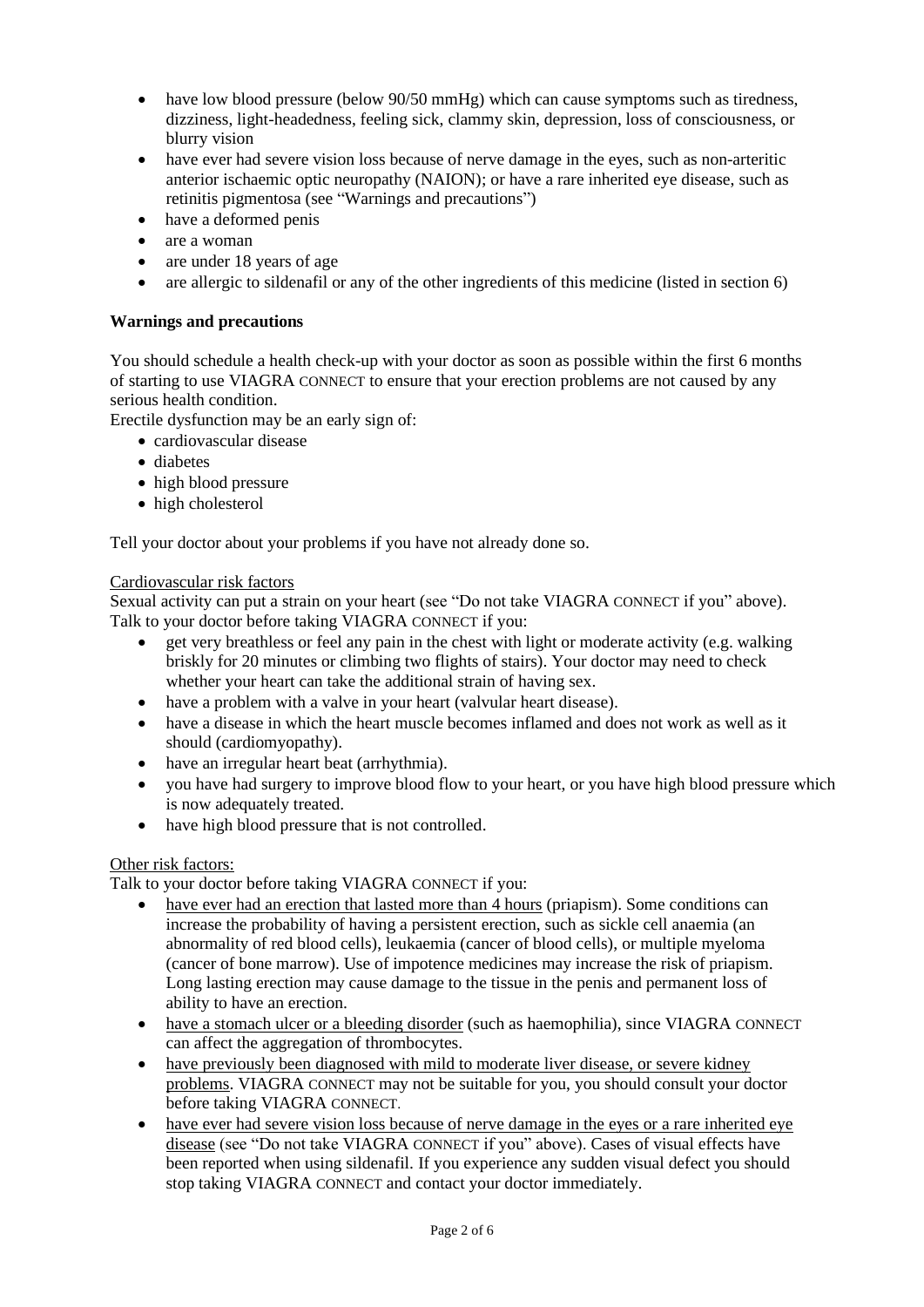### **Children and adolescents**

This medicine should not be given to children or adolescents under the age of 18 years.

### **Other medicines and VIAGRA CONNECT**

Tell your pharmacist or doctor if you are taking, have recently taken or might take any other medicines. Some medicines may be affected by VIAGRA CONNECT or they may affect how VIAGRA CONNECT works and this may result in side effects.

Do not use VIAGRA CONNECT if you take:

- Nitrate medicines: Do not take VIAGRA CONNECT if you are taking nitrate medicines (such as glyceryl trinitrate, isosorbide mononitrate, isosorbide dinitrate) against chest pain (*angina pectoris*) or heart failure or "poppers" as recreational drugs (nitric oxide donors (such as amyl nitrite), nicorandil or sodium nitroprusside)). This is because these substances could lead to a dangerous fall in blood pressure if taken together with VIAGRA CONNECT.
- Riociguat: Do not take VIAGRA CONNECT if you are taking a medicine called riociguat (or other medicines of a group called guanylate cyclase stimulators). Riociguat is used to treat high blood pressure in the lungs and can lead to a dangerous fall in blood pressure if taken together with VIAGRA CONNECT.
- Medicines to treat HIV-infections: Ritonavir is a medicine used to treat HIV-infections. Do not take VIAGRA CONNECT if you are taking ritonavir since this combination can lead to dangerous fall in blood pressure.

Talk to your pharmacist or doctor before using VIAGRA CONNECT if you are taking:

- Medicines to treat fungal infections and antibiotics: Medicines to treat fungal infections called itraconazole or ketoconazole and an antibiotic called erythromycin increase the concentration of VIAGRA CONNECT in the body and may result in side effects. You should contact your doctor before taking VIAGRA CONNECT if you are using these medicines.
- Heartburn treatment: The medicine to treat heartburn, cimetidine, increases the concentration of VIAGRA CONNECT in the body and may result in side effects. You should contact your doctor before taking VIAGRA CONNECT.
- Other treatments for erectile dysfunction: The safety and efficacy of combinations of VIAGRA CONNECT with other treatments for erectile dysfunction have not been studied and this combination is therefore not recommended.
- Alpha-blockers used to treat urinary problems or high blood pressure: Alpha-blockers used to treat urinary problems due to enlarged prostate (such as alfuzosin, doxazosin or tamsulosin) may lead to dizziness, light-headedness, nausea, fainting, lack of concentration, or blurred vision due to low blood pressure (symptomatic hypotension).

#### **VIAGRA CONNECT with food and drink**

VIAGRA CONNECT can be taken with or without food. When this medicine is taken after a high-fat meal, it may take a little longer to start working.

Do not take VIAGRA CONNECT with grapefruit or grapefruit juice, because this can affect how the medicine works.

Drinking excessive alcohol can temporarily reduce your ability to achieve an erection. To get a benefit from the medicine, you are advised not to drink large amounts of alcohol before sexual activity.

#### **Pregnancy, breast-feeding and fertility**

This medicine should not be used by women.

#### **Driving and using machines**

VIAGRA CONNECT can cause dizziness and can affect your vision. Do not drive or use machines if you suffer from these side effects after taking this medicine.

#### **VIAGRA CONNECT contains lactose**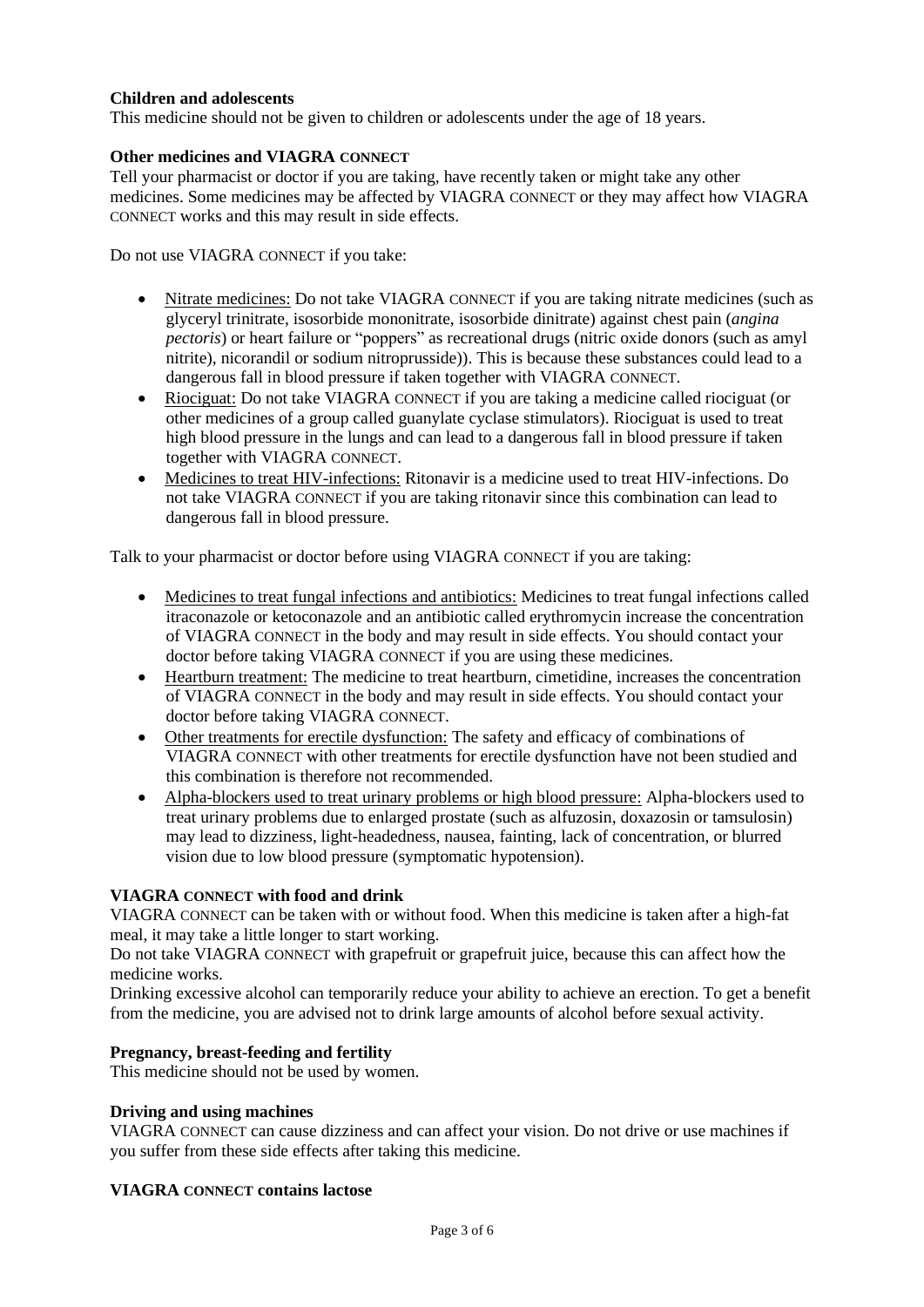If you have been told by your doctor that you have an intolerance to some sugars, contact your doctor before taking this medicine.

### **3. How to take VIAGRA CONNECT®**

Always take this medicine exactly as described in this leaflet or as your pharmacist or doctor has told you. Check with your pharmacist or doctor if you are not sure.

- Take 1 tablet, as needed, approximately 1 hour before sexual activity.
- Swallow the tablet whole with water.
- Do not take more than 1 tablet a day.

VIAGRA CONNECT will only help you achieve an erection if you are sexually aroused. You and your partner should engage in foreplay just as you would if you were not taking a medicine for erectile dysfunction.

The amount of time this medicine takes to work varies from person to person, but it normally takes between 30 to 60 minutes. You may take it up to 4 hours before sexual activity.

Relax and be patient if VIAGRA CONNECT does not help you the first time. You can try again later but remember you can only take 1 tablet a day. For most men, VIAGRA CONNECT will work the first or second time they try it. If it has been some time since you were able to get or keep an erection, it may take a couple of attempts before you achieve the desired effect. Talk to your doctor if you have tried VIAGRA CONNECT, and are still not able to get and keep an erection.

If you feel the effect of VIAGRA CONNECT is too strong, talk to your pharmacist or doctor.

#### **If you take more VIAGRA CONNECT than you should**

If you take more tablets than recommended, contact your pharmacist or doctor immediately. Taking more than the recommended dose may result in side effects and/or more severe side effects.

If you have any further questions on the use of this medicine, ask your pharmacist or doctor.

#### **4. Possible side effects**

Like all medicines, this medicine can cause side effects, although not everybody gets them. These side effects are usually mild to moderate and of a short duration.

#### **Seek medical attention immediately if you experience any of the following serious side effects:**

- Chest pains: this occurs uncommonly. If this occurs before, during or after sexual activity: Get in a semi-sitting position and try to relax. Do NOT use nitrates to treat your chest pain.
- A prolonged and sometimes painful erection lasting longer than 4 hours: this rarely occurs.
- A sudden decrease or loss of vision: this occurs rarely.
- An allergic reaction: this occurs uncommonly. Symptoms include sudden wheeziness, difficulty breathing or dizziness, swelling of the eyelids, face, lips or throat.
- Serious skin reactions such as Stevens-Johnson Syndrome (SJS) and Toxic Epidermal Syndrome (TEN): this occurs rarely. Symptoms may include severe peeling and swelling of the skin, blistering of the mouth, genitals and around the eyes and fever.
- Seizures or fits: this occurs rarely.

#### **Other side effects**

**Very common** (may affect more than 1 in 10 people):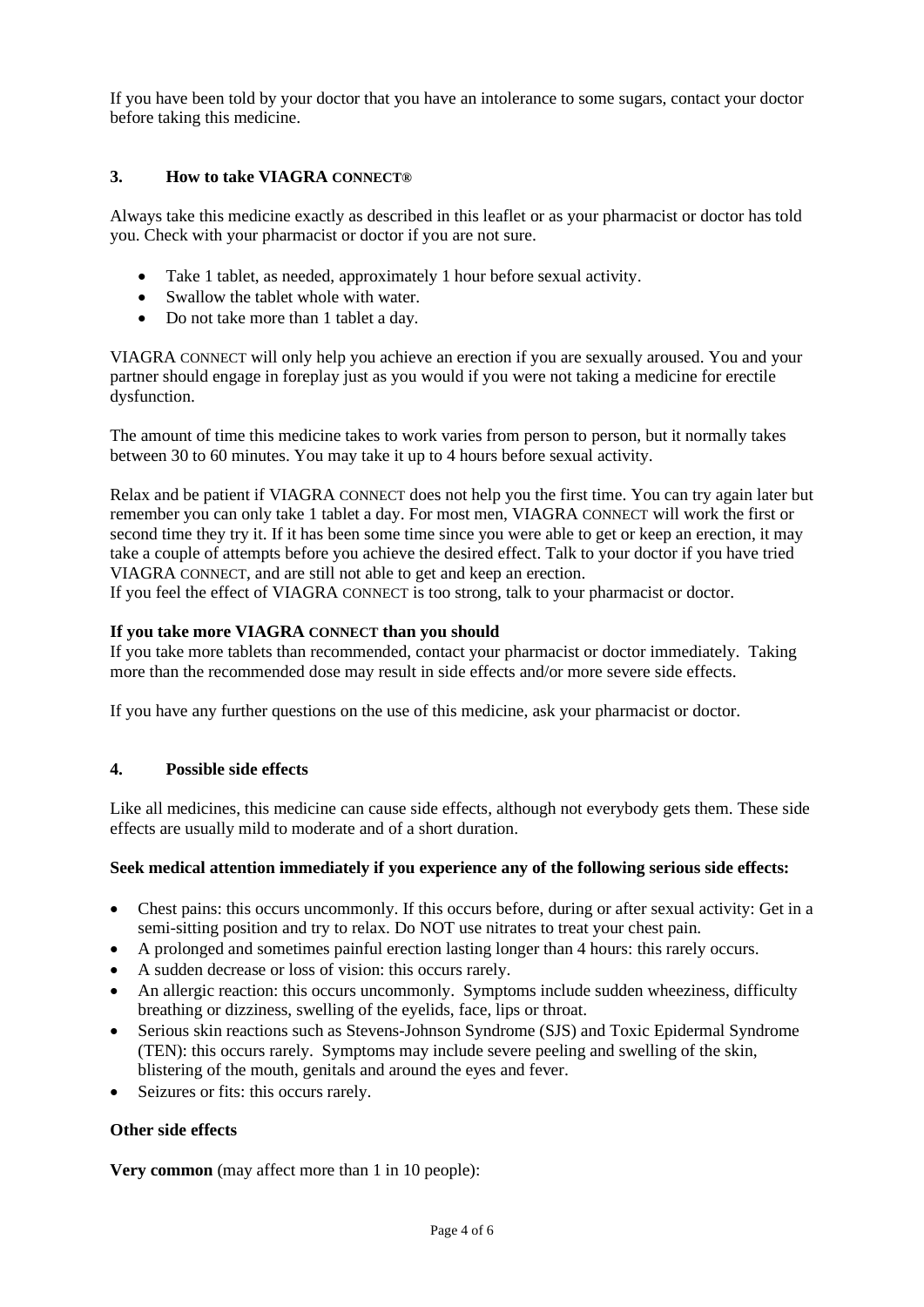• headache

**Common** (may affect up to 1 in 10 people):

- nausea, indigestion, stuffy nose, dizziness
- facial flushing, hot flush (a sudden feeling of heat in your upper body)
- colour tinge to vision, blurred vision, visual disturbance

**Uncommon** (may affect up to 1 in 100 people):

- vomiting, upper abdominal pain, acid reflux (including heartburn)
- skin rash, pain in the arms or legs, nosebleed, feeling hot, feeling tired (fatigue)
- eye irritation, bloodshot eyes/red eyes, eye pain, seeing flashes of light, visual brightness, light sensitivity, watery eyes
- pounding heartbeat, rapid heartbeat
- high blood pressure
- low blood pressure (typical signs are dizziness, fainting, blurred vision, nausea and tiredness)
- muscle pain, feeling sleepy, reduced sense of touch, vertigo, ringing in the ears
- dry mouth, blocked or stuffy sinuses, inflammation of the lining of the nose (can be experienced as runny nose, sneezing and stuffy nose)
- presence of blood in urine

**Rare** (may affect up to 1 in 1,000 people):

- fainting, dry nose, swelling of the inside of the nose, feeling irritable and sudden decrease or loss of hearing
- sudden unexpected death caused by loss of heart function (sudden cardiac arrest), stroke, heart attack, chest pains (angina), irregular heartbeat, temporary decreased blood flow to parts of the brain
- feeling of tightening of the throat, numb mouth
- bleeding at the back of the eye, double vision, reduced sharpness of vision, abnormal sensation in the eye, swelling of the eye or eyelid, small particles or spots in your vision, seeing halos around lights, dilation of the pupil of the eye, discolouration of the white of the eye
- penile bleeding, presence of blood in semen

## **Reporting of side effects**

If you get any side effects, talk to your doctor, pharmacist or nurse. This includes any possible side effects not listed in this leaflet. You can also report side effects directly via the Yellow Card Scheme at: www.mhra.gov.uk/yellowcard or search for MHRA Yellow Card in the Google Play or Apple App Store. By reporting side effects you can help provide more information on the safety of this medicine.

## **5. How to store VIAGRA CONNECT®**

Keep this medicine out of the sight and reach of children.

Do not store above 30°C.

Store in the original package in order to protect from moisture.

Do not use this medicine after the expiry date which is stated on the carton and blister. The expiry date refers to the last day of that month.

Do not throw away any medicines via wastewater or household waste. Ask your pharmacist how to throw away medicines you no longer use. These measures will help protect the environment.

## **6. Contents of the pack and other information**